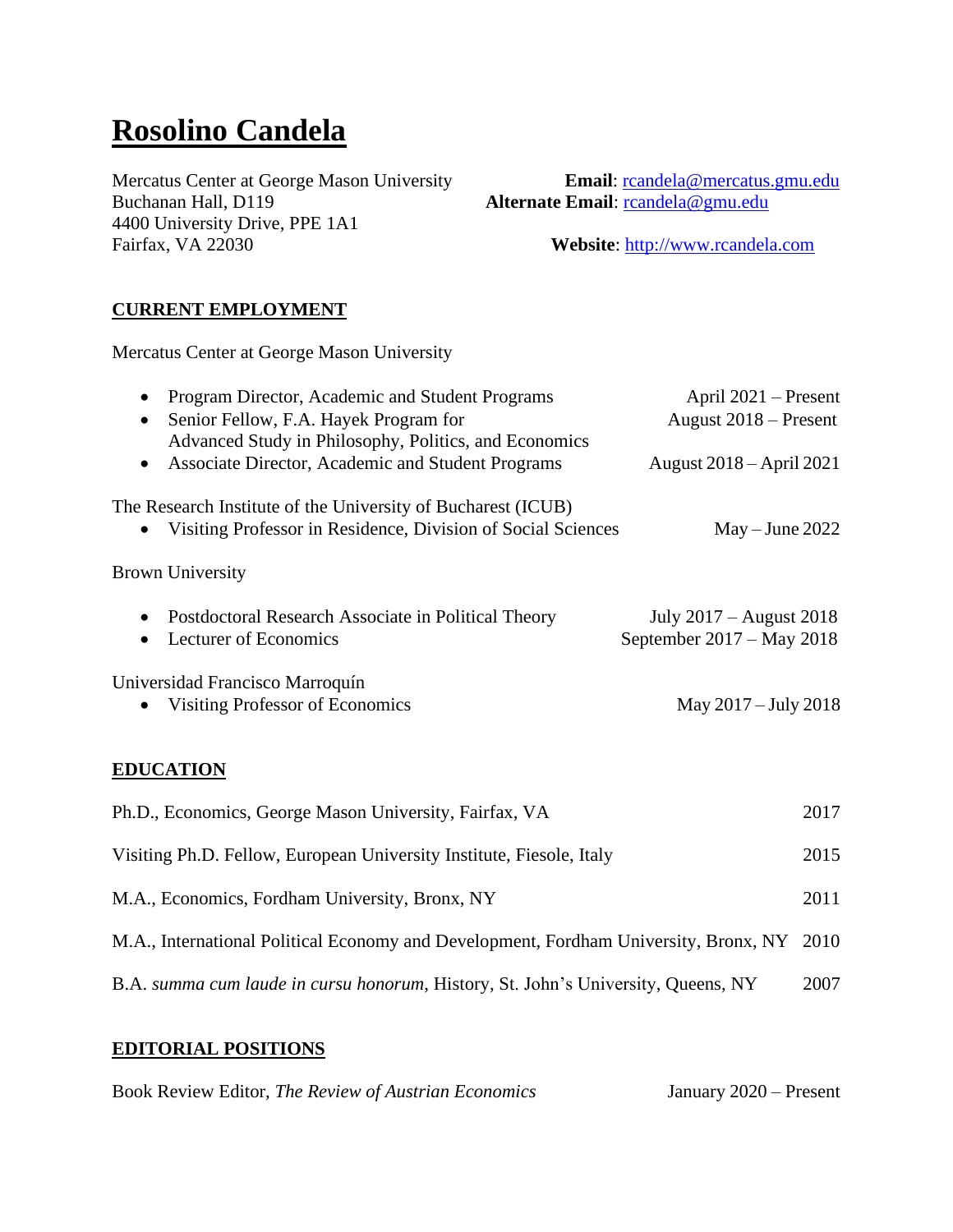| Associate Editor, The Review of Austrian Economics                     | $2019 - 2020$ |
|------------------------------------------------------------------------|---------------|
| Co-Guest Editor (with Ennio Piano), Journal of Institutional Economics | April 2020    |

# **OTHER ACADEMIC POSITIONS & PROFESSIONAL AFFILIATIONS**

Department of Economics, George Mason University (GMU)

| Member of Graduate Faculty<br>$\bullet$                                                                                                                        | March 2020 - Present             |
|----------------------------------------------------------------------------------------------------------------------------------------------------------------|----------------------------------|
| <b>Affiliate Faculty</b>                                                                                                                                       | August 2019 – Present            |
| <b>Adjunct Faculty</b>                                                                                                                                         | <b>August 2018 – August 2019</b> |
| Research Fellow, Independent Institute                                                                                                                         | $2021$ – Present                 |
| Network for Constitutional Economics and Social Philosophy (NOUS)                                                                                              | $2021$ – Present                 |
| <b>Adam Smith Society Speakers Bureau</b>                                                                                                                      | $2021$ – Present                 |
| Mont Pelerin Society                                                                                                                                           | $2020$ – Present                 |
| Faculty Member, The Fund for American Studies                                                                                                                  | $2019$ – Present                 |
| Faculty Member, Ph.D. Program, Universidad Francisco Marroquín (UFM)                                                                                           | $2017$ – Present                 |
| <b>FEE Faculty Network</b>                                                                                                                                     | $2015$ – Present                 |
| <b>Public Choice Society</b>                                                                                                                                   | $2013$ – Present                 |
| Society for the Development of Austrian Economics                                                                                                              | $2013$ – Present                 |
| <b>Southern Economic Association</b>                                                                                                                           | $2013$ – Present                 |
| <b>Graduate Research Fellow</b><br>F.A. Hayek Program for Advanced Study in Philosophy, Politics, and Economics,<br>Mercatus Center at George Mason University | $2013 - 2017$                    |
| Charles G. Koch Ph.D. Fellow<br>Department of Economics, Suffolk University                                                                                    | $2012 - 2013$                    |
| <b>Association of Private Enterprise Education</b>                                                                                                             | $2012$ – Present                 |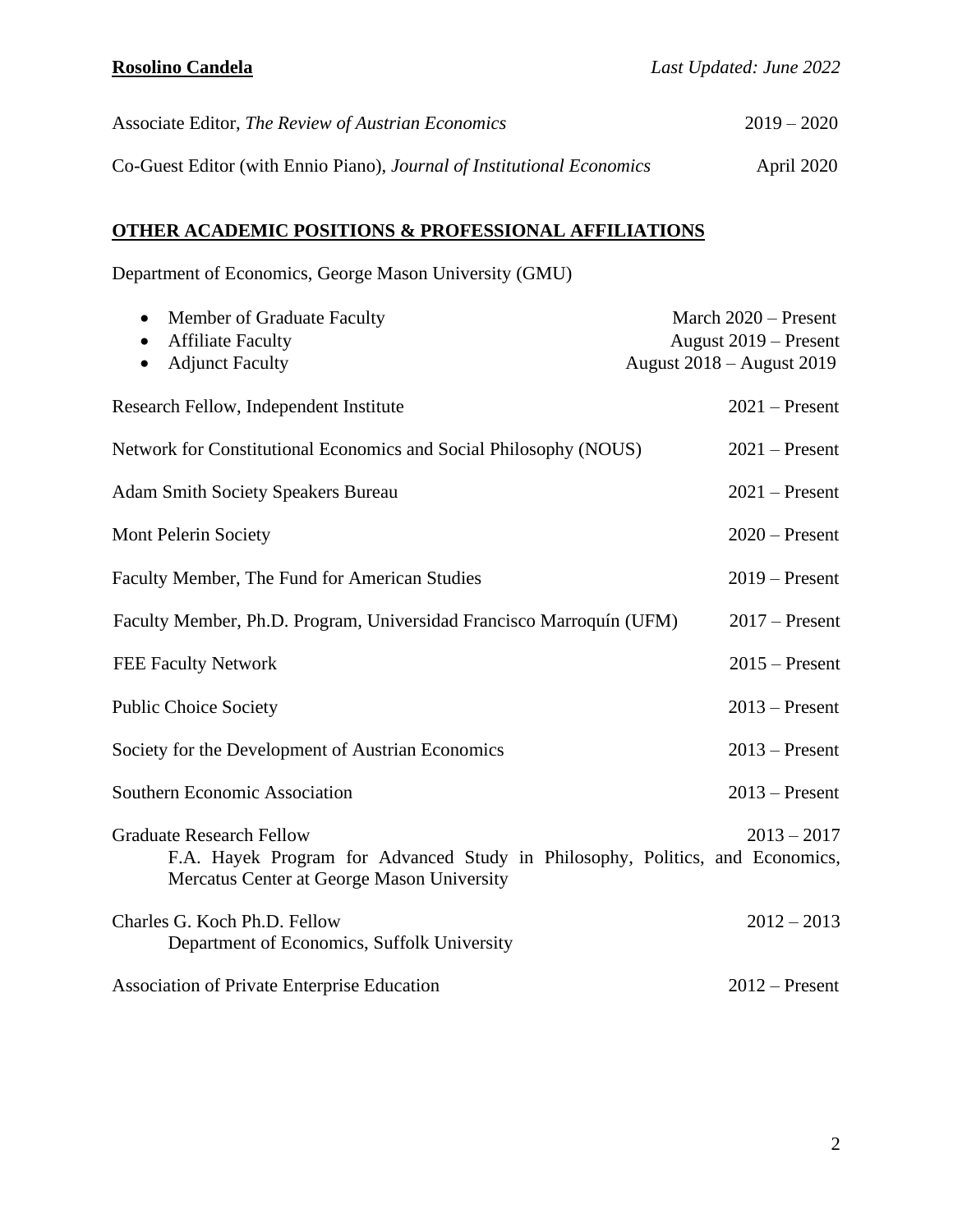# **ACADEMIC PUBLICATIONS**

### **1. Edited Books**

- *A Companion to F.A Hayek*. Guatemala City: Universidad Francisco Marroquín. (IN PRESS)
- *Institutions and Incentives in Public Policy: An Analytical Assessment of Non Market Decision-Making* (with Rosemarie Fike and Roberta Herzberg). Lanham: Rowman & Littlefield. (IN PRESS).

### **2. Journal Articles**

- "Economic Calculation and Transaction Costs: The Case of the Airline Oversales Auction System" (with Peter J. Boettke and Peter J. Jacobsen), *Southern Economic Journal*, conditional acceptance.
- "Monitoring, Metering and Menger: A Conciliatory Basis for a Genuine Institutional Economics" (with Peter J. Boettke) *The Review of Austrian Economics*, forthcoming.
- "Regulatory Capture and the Dynamics of Interventionism: The Case of Power Utilities in Quebec and Ontario to 1944" (with Germain Belzile and Vincent J. Geloso), *Public Choice*, forthcoming.
- "The Division of Labor and Knowledge is Limited by the Division of Ownership Over the Ultimate Resource: The Role of Economies of Scope in Julian Simon." *The Review of Austrian Economics*, forthcoming.
- "Malcom McLean, Containerization, and Entrepreneurship" (with Peter J. Jacobsen and Kacey Reeves), *The Review of Austrian Economics*, forthcoming.
- "Transcending the Schumpeter-Kirzner Dichotomy: The Role of the Entrepreneur in Carl Menger's Theory of Price" (with Karras J. Lambert), *Cosmos + Taxis: Studies in Emergent Order and Organization*, 10, no. 5-6 (2022): 35-46.
- "The Common Sense of Economics and Divergent Approaches in Economic Thought: A View from *Risk, Uncertainty and Profit*" (with Peter J. Boettke), *Journal of Institutional Economics*, 17, no. 6 (2021): 1033–1047.
- "Trade or Raid: Acadian Settlers and Native Americans Before 1755" (with Vincent J. Geloso), *Public Choice*, 188, no. 3-4 (2021): 549–575.
- "The Rules of Reason: COVID-19, Buchanan, and Hayek" (with Peter J. Jacobsen), *Cosmos + Taxis: Studies in Emergent Order and Organization*, 9, no. 5-6 (2021): 40–53.
- "János Kornai, the Austrians, and the Political and Economic Analysis of Socialism" (with Peter J. Boettke), *Public Choice*, 187, no. 1-2 (2021): 85–97.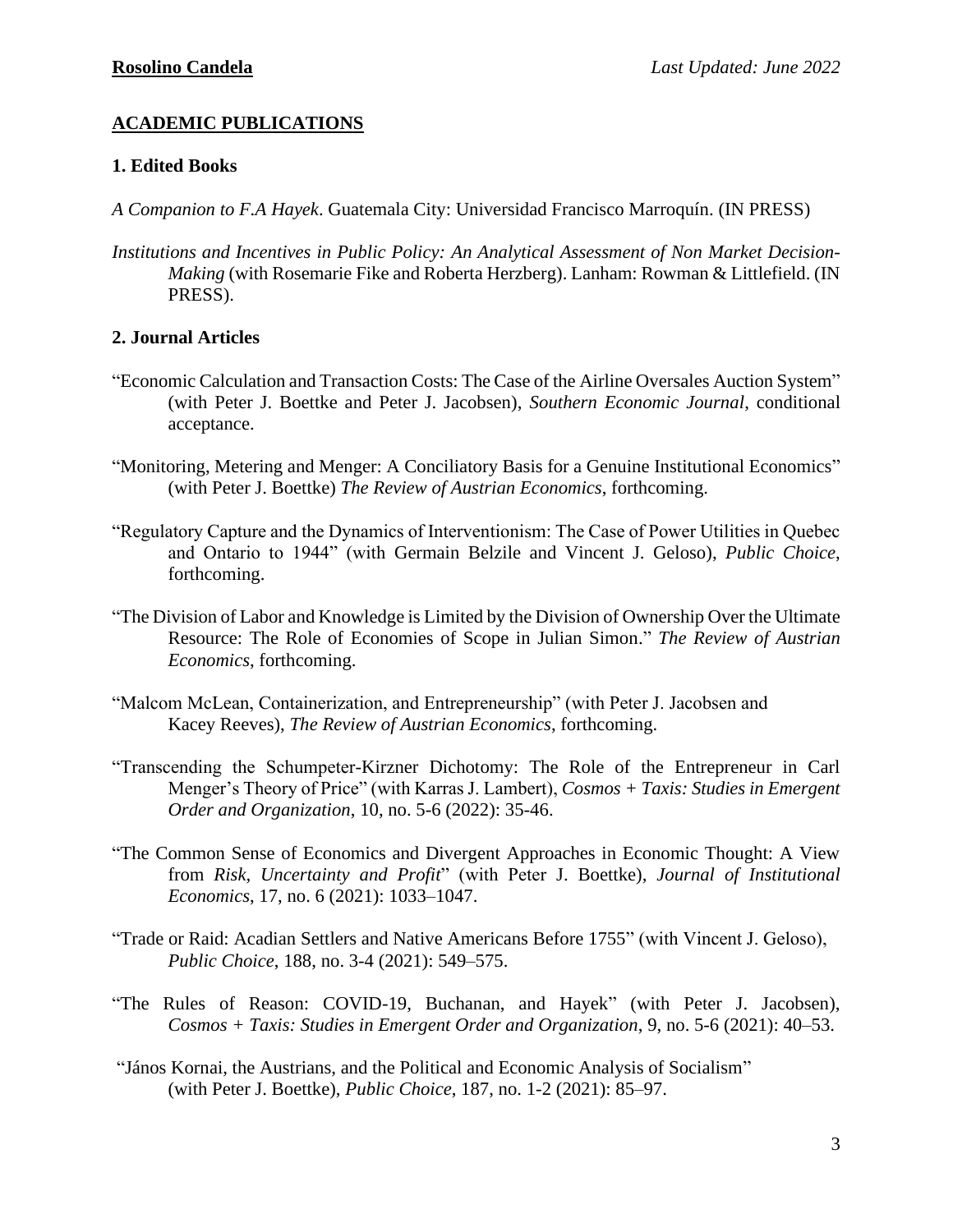- "Economic Freedom, Pandemics and Robust Political Economy" (with Vincent Geloso), *Southern Economic Journal*, 87, no. 4 (2021): 1250–1266.
- "The Applied Theory of the Bourgeois Era: A Price-Theoretic Perspective" (with Peter J. Boettke), *Journal of Contextual Economics – Schmollers Jahrbuch*, 140, no. 3-4 (2020): 355–366.
- "The Lighthouse Debate and the Dynamics of Interventionism" (with Vincent J. Geloso), *The Review of Austrian Economics*, 33, no. 3 (2020): 289–314.
- "Where Chicago Meets London: James Buchanan, Virginia Political Economy, and Cost Theory" (with Peter J. Boettke), *Public Choice*, 183, no. 3-4 (2020): 287–302.
- "The Political Economy of Insecure Property Rights: Insights from the Kingdom of Sicily," *Journal of Institutional Economics* 16, no. 2 (2020): 233–249.
- "Productive Specialization, Peaceful Cooperation, and the Problem of the Predatory State: Lessons from Comparative Historical Political Economy" (with Peter J. Boettke), *Public Choice* 182, no. 3-4 (2020): 331–352.
- "The Austrian School of Economics: A View from London" (with Peter J. Boettke), *The Review of Austrian Economics* 33, no. 1–2 (2020): 69–85.
- "Liberalism in Crisis and the Promise of a Reconstructed Liberalism" (with Peter J. Boettke), *Journal of Contextual Economics – Schmollers Jahrbuch* 139, no. 2–4 (2019): 189–212.
- "Coase and Transaction Costs Reconsidered: The Case of the English Lighthouse System" (with Vincent J. Geloso), *European Journal of Law and Economics* 48, no. 3 (2019): 331–349.
- "Why Consider the Lighthouse a Public Good?" (with Vincent J. Geloso), *International Review of Law and Economics* 60 (2019): 105852.
- "Calculation and Corporate Tax Incentives" (with Peter J. Jacobsen), *Political Economy in the Carolinas* 2 (2019): 61–75.
- "Is the Market Wage the Just Wage? A Reassessment of Factor Pricing and Distributive Justice" (with Peter J. Boettke and Kaitlyn Woltz), *Erasmus Journal for Philosophy and Economics* 11, no. 2 (2018): 124–143.
- "The Socialist Calculation Debate and its Normative Implications" *Advances in Austrian Economics* 23 (2018): 29–44.
- "Gordon Tullock, Praxeology, and the Qualities of a Natural Born Misesian" (with Peter J. Boettke), *The Independent Review: A Journal of Political Economy* 23, no. 2 (2018): 169–185.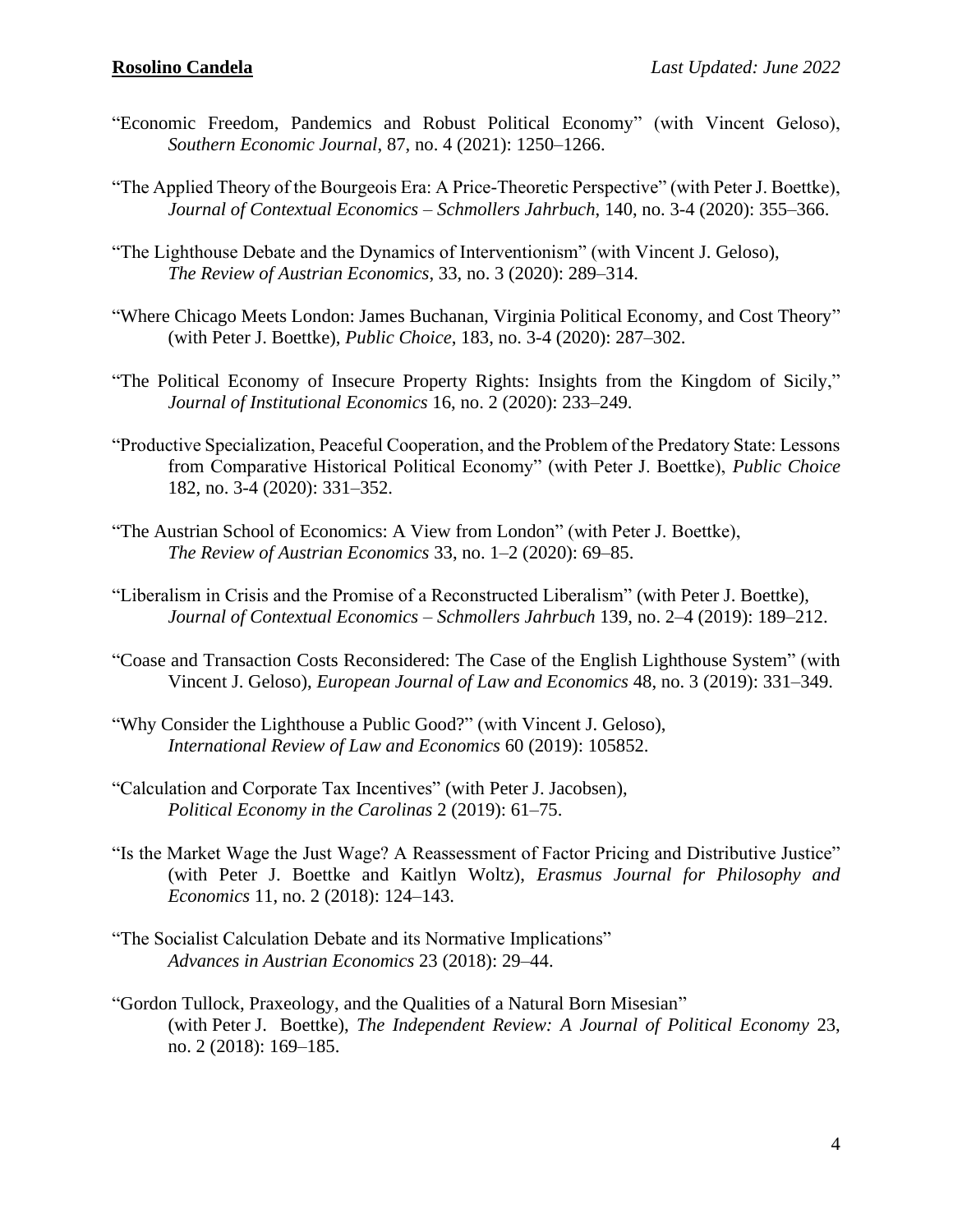- "The Lightship in Economics" (with Vincent J. Geloso), *Public Choice* 176, no. 3 (2018): 479–506.
- "The Liberty of Progress: Increasing Returns, Institutions, and Entrepreneurship" (with Peter J. Boettke), *Social Philosophy and Policy* 34, no. 2 (2017): 136–163.
- "Comparative Historical Political Economy and the Bourgeois Era" (with Peter J. Boettke), *The Journal of Private Enterprise* 32, no.4 (2017): 13–29.
- "Lessons on Economics and Political Economy from the Soviet Tragedy" (with Peter J. Boettke), *Journal of Global Initiatives: Pedagogy, Policy, Perspective* 12, no. 1 (2017): 32–47.
- "Price Theory as Prophylactic against Popular Fallacies" (with Peter J. Boettke), *Journal of Institutional Economics* 13, no. 3 (2017): 725–752
- "A Social Morality for Mortals: A Review Essay of *The Order of Public Reason: A Theory of Freedom and Morality in a Diverse and Bounded World*" (with Peter J. Boettke), *The Review of Austrian Economics* 30, no. 3 (2017): 365–375.
- "The Intellectual Context of F.A. Hayek's *The Road to Serfdom*" (with Peter J. Boettke), *The Journal of Private Enterprise* 32, no. 1 (2017): 29–44.
- "Vilfredo Pareto's Theory of Action: An Alternative to Behavioral Economics" (with Richard E. Wagner), *Il Pensiero Economico Italiano* 24, no. 2 (2016): 15–30.
- "A Combustible Combination: McCloskey on Ideas, Institutions, and Economic Performance through Time" (with Peter J. Boettke), *Faith and Economics*, 68 (2016): 41–45.
- "Finding the 'Middle Ground' in Academics: Important Lessons from Roger Garrison in Austrian Economics" (with Peter J. Boettke), *The Journal of Private Enterprise* 30, no. 4 (2015): 113–117.
- "What is Old Should Be New Again: Methodological Individualism, Institutional Analysis and Spontaneous Order" (with Peter J. Boettke), *Sociologia* 2 (2015): 5–14.
- "Rivalry, Polycentricism, and Institutional Evolution" (with Peter J. Boettke), *Advances in Austrian Economics* 19 (2015): 1-19.
- "Alchian, Buchanan, and Coase: A Neglected Branch of Chicago Price Theory" (with Peter J. Boettke), *Man and the Economy: The Journal of The Coase Society* 1, no. 2 (2014): 189–208.
- "Markets as Processes of Moral Discovery" (with Benjamin Powell), *Studies in Emergent Order* 7 (2014): 258–272.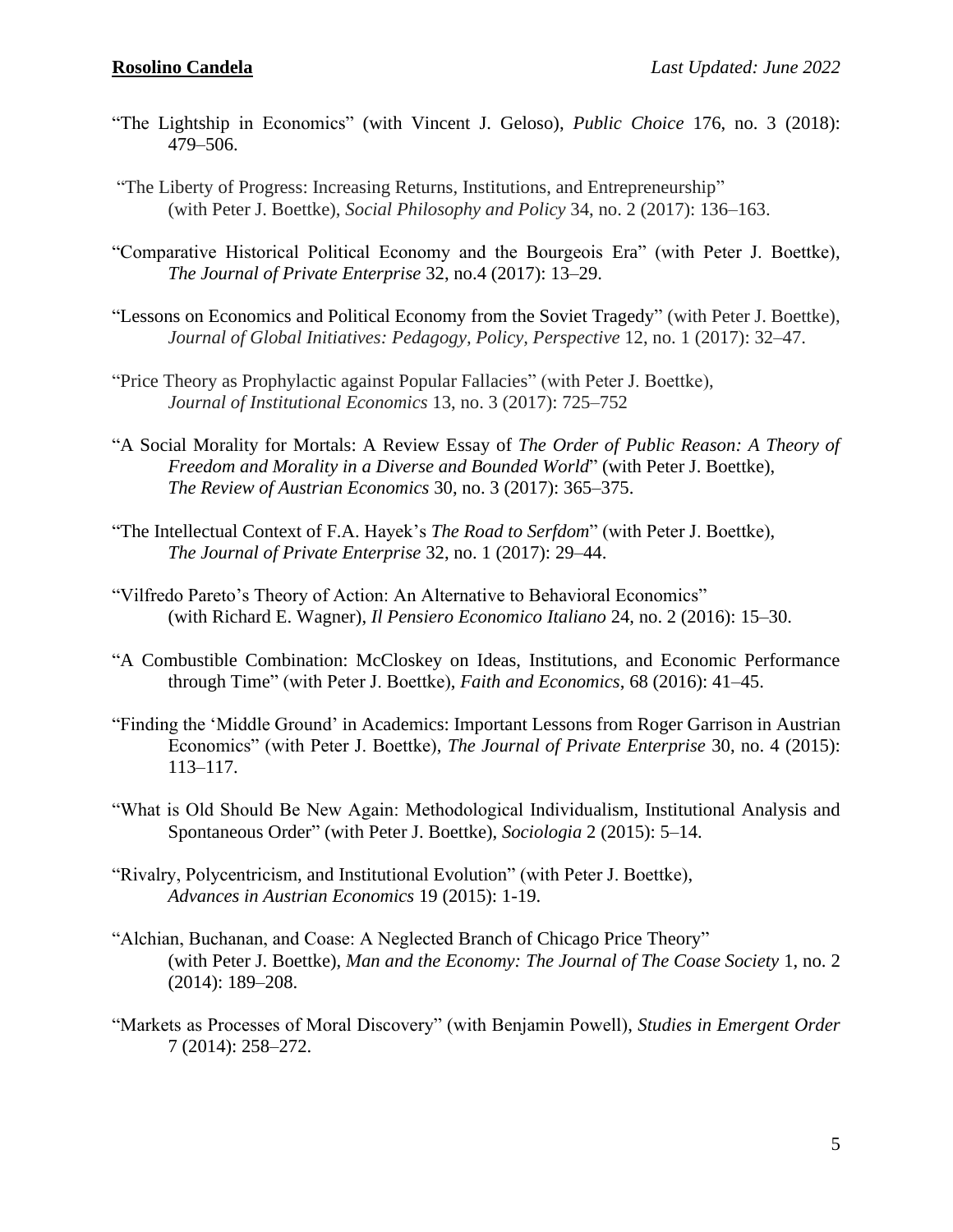"Hayek, Leoni, and Law as the Fifth Factor of Production" (with Peter J. Boettke), *Atlantic Economic Journal* 42, no. 2 (2014): 123–131.

### **3. Book Chapters**

- "An Austrian Reassessment of the Theory of 'Public Goods': What is Left (and Right)?" (with Vincent J. Geloso). In Steve Horwitz and Louis Rouanet, eds. *A Research Agenda for Austrian Economics*. Northampton: Edward Elgar, forthcoming.
- "Market Theory and the Lighthouse System" (with Vincent J. Geloso). In Monica Zelaya, ed. *A Companion to Israel Kirzner*. Guatemala City: Universidad Francisco Marroquín, forthcoming.
- "The Austrian School of Economics" (with Peter J. Boettke, Karras J. Lambert, and Dillon Tauzin). In Frank Stilwell, David Primrose, and Tim B. Thornton, eds. *Handbook of Alternative Theories of Political Economy*. Northampton: Edward Elgar, 2022, pp. 231– 244.
- "The Morality of the Market Process and the Normative Implications of Catallactic Competition." In Eelke de Jong, ed. *Economic Ideas, Policy and National Culture: A Comparison of Three Market Economies*. London: Routledge, 2021, pp. 35–55.
- "Rethinking Federalism: Social Order through Evolution or Design?" In Jayme S. Lemke and Vlad Tarko, eds. *Elinor Ostrom and the Bloomington School: Building a New Approach to Policy and the Social Sciences*. Newcastle upon Tyne: Agenda Publishing, 2021, pp. 153– 170.
- "The Positive Political Economy of Analytical Anarchism" (with Peter J. Boettke). In Gary Chartier and Chad Van Schoelandt, eds. *Routledge Handbook of Anarchy and Anarchist Thought*. New York: Routledge, 2021, pp. 222–234.
- ["The](https://papers.ssrn.com/sol3/papers.cfm?abstract_id=3082487) Institutional Justice of the Market Process: Entrepreneurship, Increasing Returns, and Income Distribution" (with Peter J. Boettke and Kaitlyn Woltz), In G.P. Manish and Stephen C. Miller, eds. *Capitalism and Inequality: The Role of State and Market*. New York: Routledge, 2021, pp. 43–60.
- "The Role of Transaction Costs in Douglass North's Understanding of the Process of Change in Economic History." In Andres Marroquín and Nikolai Wenzel, eds. *A Companion to Douglass North*. Guatemala City: Universidad Francisco Marroquín, 2020, pp. 49–71.
- "Stigler on the Science of Economics: A Tale of Two Knights," (with Peter J. Boettke) In Craig Freedman, ed. *George Stigler: Enigmatic Price Theorist of the Twentieth Century*. New York: Springer, 2020, pp. 721–753.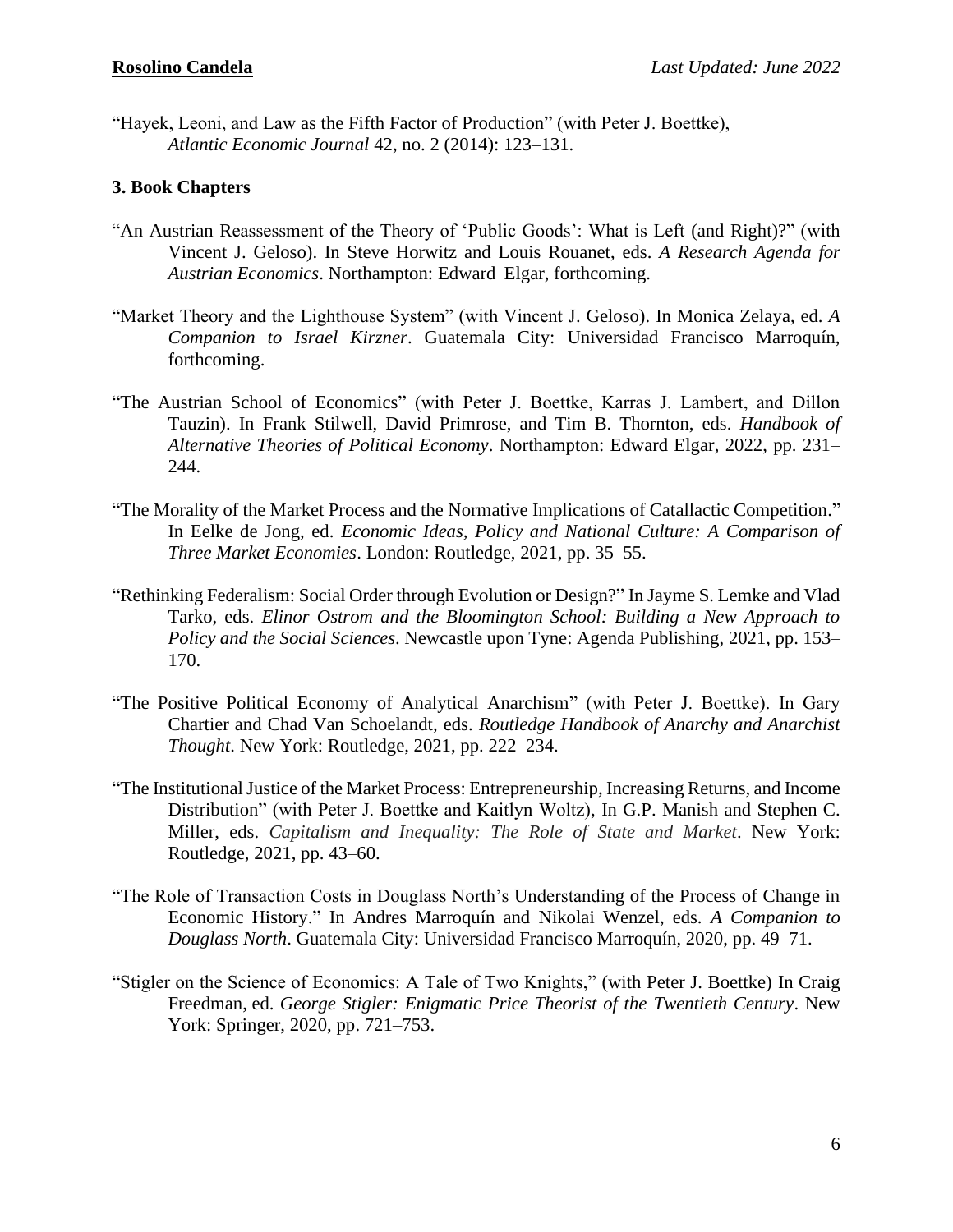- "Das Milton Friedman Problem?: A Reassessment of Friedman's Contributions to Economic Methodology," (with Peter J. Boettke) In Julio H. Cole, ed. *A Companion to Milton Friedman*. Guatemala City: Universidad Francisco Marroquín, 2019, pp. 109–128.
- "James Buchanan and the Properly Trained Economist," (with Peter J. Boettke) In Richard E. Wagner, ed. *James M.Buchanan: A Theorist of Political Economy and Social Philosophy*. New York: Palgrave Macmillan, 2019, pp. 65–83.
- "Public Choice: The Virginia School," In Alain Marciano and Giovanni Battista Ramello, eds. *Encyclopedia of Law and Economics*. New York: Springer, 2018. [https://doi.org/10.1007/978-1-4614-7883-6\\_390-1](https://doi.org/10.1007/978-1-4614-7883-6_390-1)
- "Transition Economies: Rule of Law and Credible Commitment" (with Ennio Piano), In Alain Marciano and Giovanni Battista Ramello, eds. *Encyclopedia of Law and Economics*. New York: Springer, 2018. [https://doi.org/10.1007/978-1-4614-7883-6\\_735-1](https://doi.org/10.1007/978-1-4614-7883-6_735-1)
- "Rule of Law and Economic Performance" (with Ennio Piano), In Alain Marciano and Giovanni Battista Ramello, eds. *Encyclopedia of Law and Economics*. New York: Springer, 2017. [https://doi.org/10.1007/978-1-4614-7883-6\\_736-1](https://doi.org/10.1007/978-1-4614-7883-6_736-1)
- "Rule of Law" (with Ennio Piano), In Alain Marciano and Giovanni Battista Ramello, eds. *Encyclopedia of Law and Economics*. New York: Springer, 2017. [https://doi.org/10.1007/978-1-4614-7883-6\\_421-1](https://doi.org/10.1007/978-1-4614-7883-6_421-1)
- "Liberal Libertarians: Why Libertarianism is a Liberal View" (with Peter J. Boettke), In Jason Brennan, David Schmidtz, and Bas van der Vossen, eds. *Routledge Handbook on Libertarianism*. New York: Routledge, 2017, pp. 92–107.
- "Rational Choice As If The Choosers Were Human" (with Peter J. Boettke), In Morris Altman, ed. *Handbook of Behavioral Economics and Smart Decision-Making: Rational Decision-Making within the Bounds of Reason*, Cheltenham, UK and Northampton, MA: Edward Elgar, 2017, pp. 68–85.
- "For a History of the Struggle to Constitute and Sustain Productive Orders: Lessons from Sicily" (with Filippo Sabetti), In Filippo Sabetti and Dario Castiglione, eds. *Political Theory, Policy Analysis and Institutional Creativity. Extending the Work of the Bloomington School*. Lanham: Lexington Books, 2016, pp. 187–212.
- "Milton Friedman, James Buchanan, and Constitutional Political Economy" (with Peter J. Boettke), In Robert A. Cord and Daniel Hammond, eds. *Milton Friedman: Contributions to Economics and Public Policy*. New York: Oxford University Press, 2016, pp. 727–740.
- "Development and Property Rights" (with Peter J. Boettke), In Alain Marciano and Giovanni Battista Ramello, eds. *Encyclopedia of Law and Economics*. Springer, 2014. [https://doi.org/10.1007/978-1-4614-7883-6\\_3-1](https://doi.org/10.1007/978-1-4614-7883-6_3-1)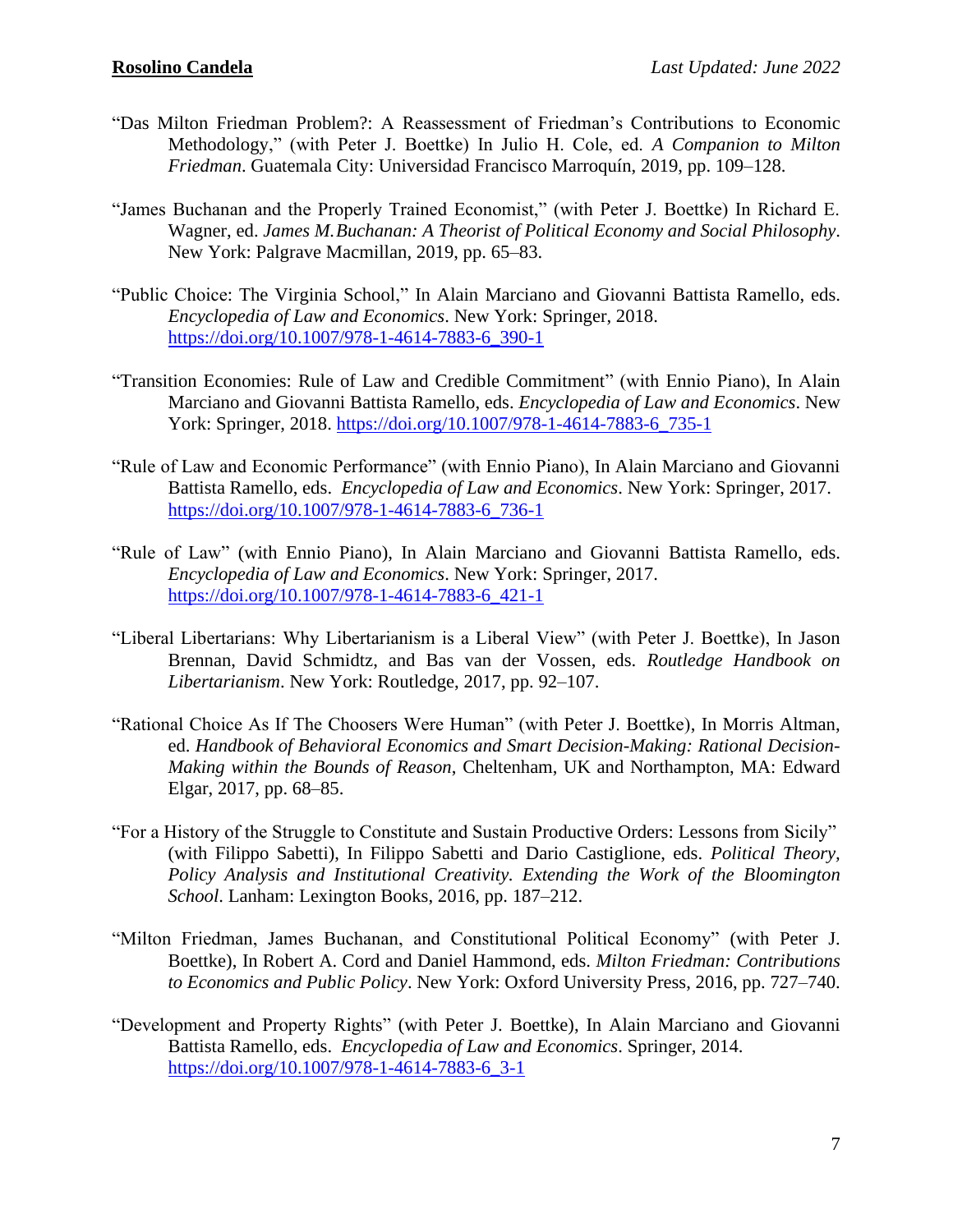### **4. Book Reviews, Short Papers, and Other Publications**

- "Restoring the Constitutional Case for Free Trade" *Religion & Liberty: A Quarterly Journal of Religion, Economics & Culture* 35, no. 3-4 (2022), forthcoming.
- Review of Deirdre Nansen McCloskey and Alberto Mingardi, The Myth of the Entrepreneurial State, *History of Economic Ideas* 40, no. 1 (2022), forthcoming.
- "The Entrepreneurial Justice of the Market Process: A View from Israel M. Kirzner's *Discovery, Capitalism, and Distributive Justice*" *Econlib: The Library of Economics and Liberty*, forthcoming.
- "'Romance, Realism, and Economic Reform:' A Tribute to Professor Richard Wagner" *EconLog: The Library of Economics and Liberty*, May 10, 2022.
- "Private Property and Social Justice: Complements or Substitutes?" *Econlib: The Library of Economics and Liberty*, May 2, 2022.
- "Israel Kirzner and 'The European Miracle'" *Econlib: The Library of Economics and Liberty*, December 6, 2021.
- "Steve Pejovich's Insights into Property Rights, Capitalism, Socialism and Freedom" *The Independent Review: A Journal of Political Economy* 26, no. 2 (2021): 307–313.
- "The Art and Science of Economic Explanation: Introduction to the Special Issue in Honor of Yoram Barzel" (with Ennio E. Piano), *Journal of Institutional Economics* 16, no. 2 (2020): 119–126.
- "Publications of Israel M. Kirzner" (compiled with Peter J. Boettke and Frédéric Sautet), In Peter J. Boettke and Frédéric Sautet, eds. *The Collected Works of Israel M. Kirzner: Ludwig von Mises: The Man and His Economics*. Indianapolis: Liberty Fund, 2019, pp. 231–262.
- "An 'Imperfect' Interpretation of Vilfredo Pareto's Classical Liberalism." Response Essay to Alberto Mingardi, "Liberty and Cynicism: Was Vilfredo Pareto a Liberal?" *Liberty Matters: An Online Discussion Forum*, November 2018. <https://oll.libertyfund.org/pages/lm-pareto>
- Review of Steven Levitsky and Daniel Ziblatt, Why Democracies Die, *The Independent Review: A Journal of Political Economy* 23, no. 2 (2018) <http://www.independent.org/publications/tir/article.asp?id=1334>
- "Foreword to the Mercatus Edition" (with Peter J. Boettke), In Edward Stringham, *Anarchy, State and Public Choice*. Arlington: Mercatus Center, 2018, pp. vii–xiv.
- Review of Claude Ménard and Elodie Bertrand, eds. The Elgar Companion to Ronald H. Coase, *EH.NET*, (2016) [http://eh.net/book\\_reviews/the-elgar-companion-to-ronald-h-coase/](http://eh.net/book_reviews/the-elgar-companion-to-ronald-h-coase/)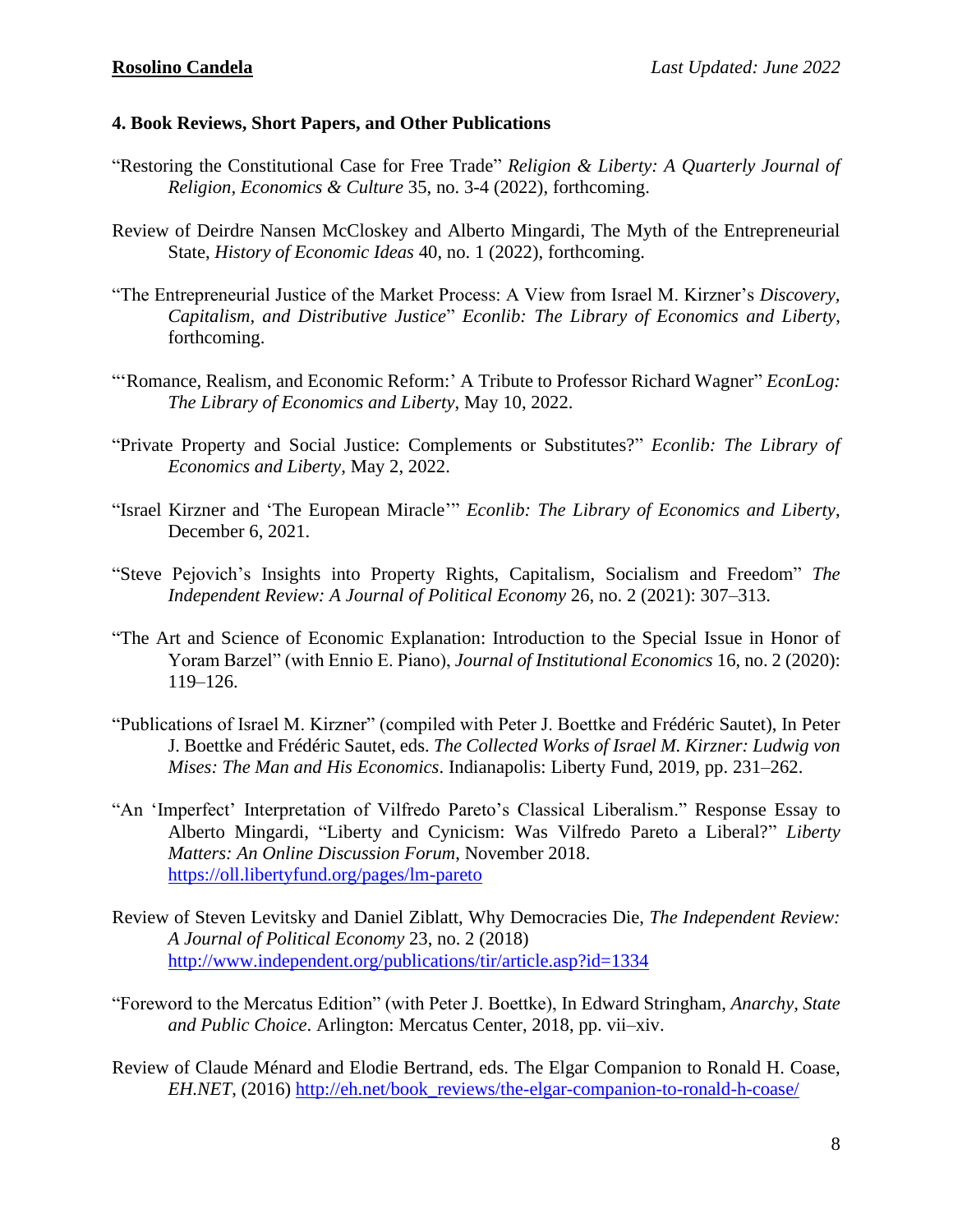- Review of Magnus Henrekson and Tino Sanandaji, eds. Institutional Entrepreneurship, *Journal of Entrepreneurship and Public Policy* 4, no. 1 (2015): 136–140.
- Review of Paul Dragos Aligica, Institutional Diversity and Political Economy: The Ostroms and Beyond, *Review of Political Economy* 26, no. 4 (2014): 670–674.
- Review of Edmund Phelps, Mass Flourshing: How Grassroots Innovation Created Jobs, Challenge, and Change, *Public Choice* 160, no. 3-4 (2014): 567–569.

### **POLICY PAPERS**

*"*Proposed Tax Increases for Infrastructure and Education in the Commonwealth: An Economic Analysis." (with Paul Bachman and Frank Conte) *Beacon Hill Institute Policy Study*, 2013.

### **POPULAR PUBLICATIONS**

- "Back to the Future or Back to the Past? The Implications of Revisiting the Gas Tax" (with Kelly June Stout), *The Bridge*, March 25, 2022
- "The Collapse of the Soviet Union and the Continued Relevance of Ludwig von Mises" *EconLog: The Library of Economics and Liberty*, December 25, 2021
- "Toward a Constitutional Theory of Property Rights" *EconLog: The Library of Economics and Liberty*, September 23, 2021
- "Harold Demsetz and Israel Kirzner Understood that Competition Regulates Markets" (with Peter J. Boettke), *ProMarket: The Publication of the Stigler Center at University of Chicago Booth School of Business*, June 13, 2021
- "The Right to Private Property Implies a Social Liability, Not a Private Privilege!" *EconLog: The Library of Economics and Liberty*, May 13, 2021
- "Golden Parachutes: The Alchian Thesis" *EconLog: The Library of Economics and Liberty*, January 15, 2021
- "It's Not Just Christmas Today, but EVERYDAY!"" *EconLog: The Library of Economics and Liberty*, December 25, 2020
- "Do Externalities Matter for Economic Analysis?" *EconLog: The Library of Economics and Liberty*, September 21, 2020
- "Ronald H. Coase: Chicago School or Virginia School Economist?" *EconLog: The Library of Economics and Liberty*, July 6, 2020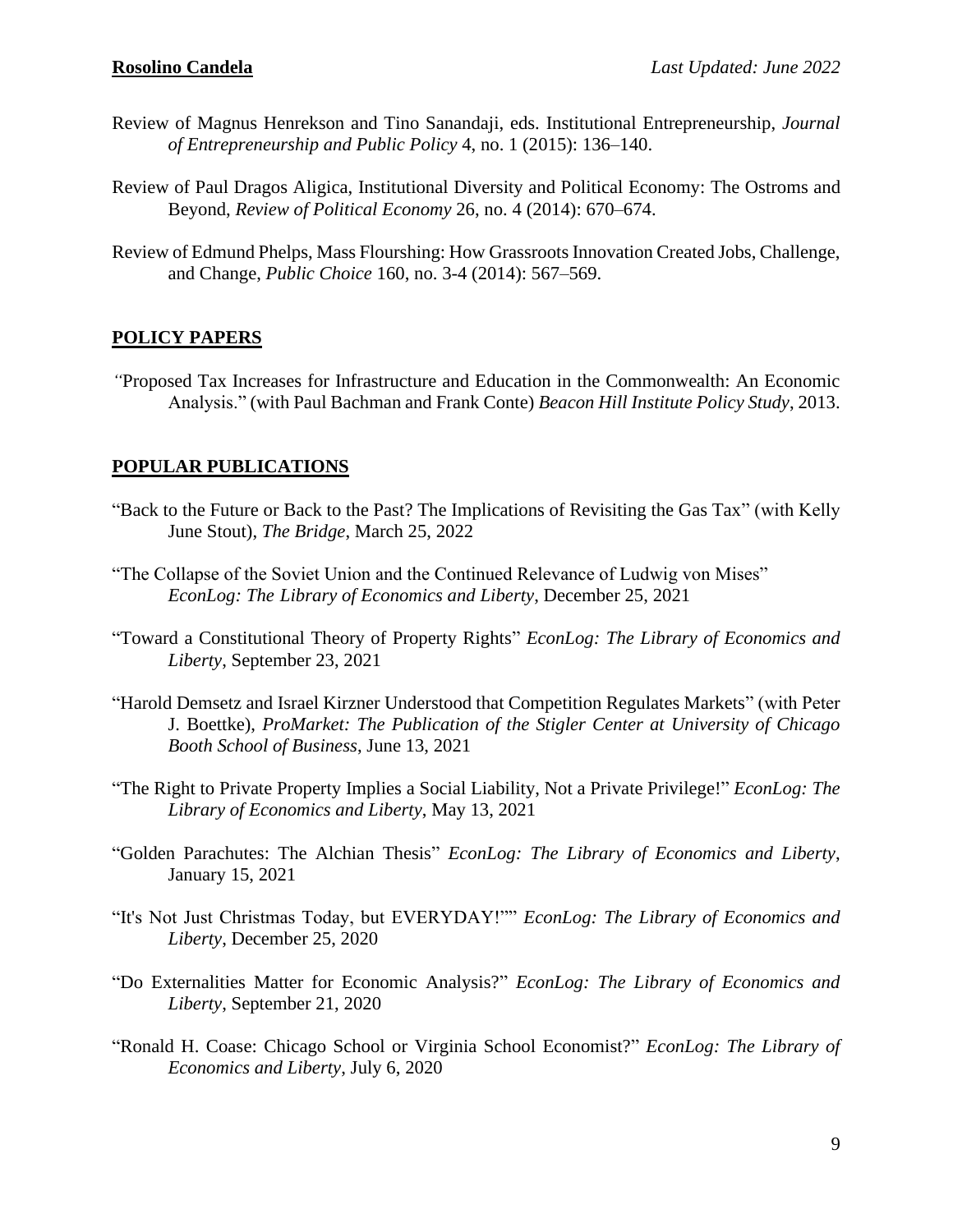- "Transaction Costs are the Costs of Engaging in Economic Calculation" *EconLog: The Library of Economics and Liberty*, June 3, 2020
- "Are Markets Imperfect? Of Course, But That's The Point!" *EconLog: The Library of Economics and Liberty*, May 18, 2020
- "The Glorious Innovation of Containerization" *American Institute for Economic Research Daily Economy*, April 27, 2020
- "COVID, Hayek, and the 1st Amendment of the U.S. Constitution" *EconLog: The Library of Economics and Liberty*, April 27, 2020
- "The Soul of Economics is the Market Process" (with Vincent Geloso), *American Institute for Economic Research Daily Economy*, November 18, 2019

"Santa Claus: Seen and Unseen." *The Washington Times*. December 24, 2017

"Wrong on Wage Measure." *Boston Herald*. June 21, 2013

"To the Legislature: Stand Your Ground" (with David Tuerck), *Boston Globe*. April 11, 2013

# **TEACHING**

### **Dissertation Committee Member**

1. Peter Jacobsen, Department of Economics, GMU *The Political Economy of the Ultimate Resource: Essays on Institutions and Entrepreneurship*

2. Clara Jace, Department of Economics, GMU *Essays in the Economics of Religion and Family* 

3. Nathaniel W. Smith, Department of Economics, GMU *The Market Process: Entrepreneurship, Intervention, and the Role of the State*

| Graduate (M.A)                   | University | <b>Cumulative Sections</b> | <b>Last Taught</b> |
|----------------------------------|------------|----------------------------|--------------------|
| 1. Microeconomic Theory I        | <b>GMU</b> | 4                          | <b>Fall 2021</b>   |
| 2. Economic Policy Analysis I    | <b>GMU</b> | 2                          | <b>Fall 2021</b>   |
| 3. Applied Political Economy     | <b>GMU</b> |                            | Spring 2021        |
| Undergraduate                    | University | <b>Cumulative Sections</b> | <b>Last Taught</b> |
| 1. Intermediate Microeconomics   | Brown/GMU  |                            | Spring 2018        |
| 2. Economies in Transition       | <b>GMU</b> |                            | Summer 2021        |
| 3. International Economic Policy | GMU        |                            | Summer 2019        |
| 4. Money, Banking $\&$           | UFM        | 2                          | Summer 2018        |
| <b>Business Cycles</b>           |            |                            |                    |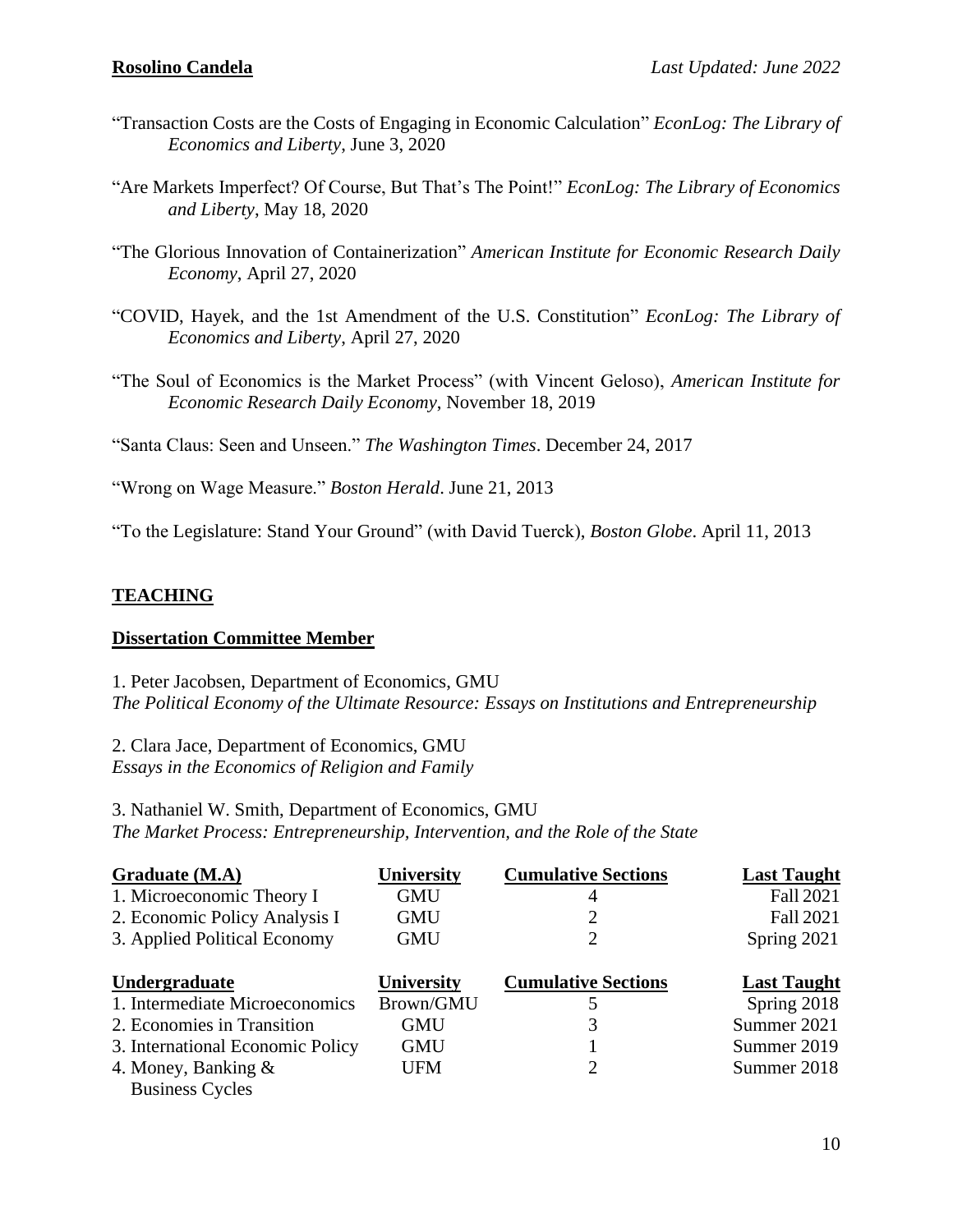| 5. Economics Seminar II:            | UFM |               | <b>Fall 2020</b> |
|-------------------------------------|-----|---------------|------------------|
| Armen Alchian, Harold Demsetz,      |     |               |                  |
| and the UCLA Price Theory Tradition |     |               |                  |
| 6. The Social Philosophy            | UFM | $\mathcal{D}$ | Summer 2018      |
| of Ludwig von Mises                 |     |               |                  |

# **HONORS AND AWARDS**

| SDAE Prize for the Best Article in Austrian Economics,<br>Article, "The Lightship in Economics"                       | November 2019 |
|-----------------------------------------------------------------------------------------------------------------------|---------------|
| George Mason University Career Connection Faculty Award (Nominee)                                                     | April 2019    |
| The Gordon Tullock Prize for Best Paper in Public Choice by a Junior Scholar<br>Article, "The Lightship in Economics" | March 2019    |
| The William P. Snavely Award for Outstanding Achievement<br>in Graduate Studies in Economics, George Mason University | May 2017      |
| Israel M. Kirzner Award for Outstanding Dissertation in Austrian Economics,<br>George Mason University                | May 2017      |
| Vincent and Elinor Ostrom Prize, Public Choice Society (Finalist)                                                     | February 2017 |
| Don Lavoie Memorial Graduate Student Essay Competition Winner,<br>Society for the Development of Austrian Economics   | October 2016  |
| George Mason University Career Connection Faculty Award (Nominee)                                                     | April 2016    |
| JIN Fellow, Mercatus Center at George Mason University                                                                | 2016-2017     |
| Dissertation Fellowship, Mercatus Center at George Mason University                                                   | 2016-2017     |
| Charlotte Danly Ph.D. Fellowship, Institute for Humane Studies                                                        | 2016-2017     |
| Richard M. Weaver Fellowship, Intercollegiate Studies Institute                                                       | 2016-2017     |
| Fox Foundation Fellowship                                                                                             | 2015-2016     |
| Thomas W. Smith Ph.D. Fellowship, Institute for Humane Studies                                                        | 2014-2016     |
| Mercatus Center Graduate Student Summer Research Fellowship,<br>George Mason University                               | 2014-2017     |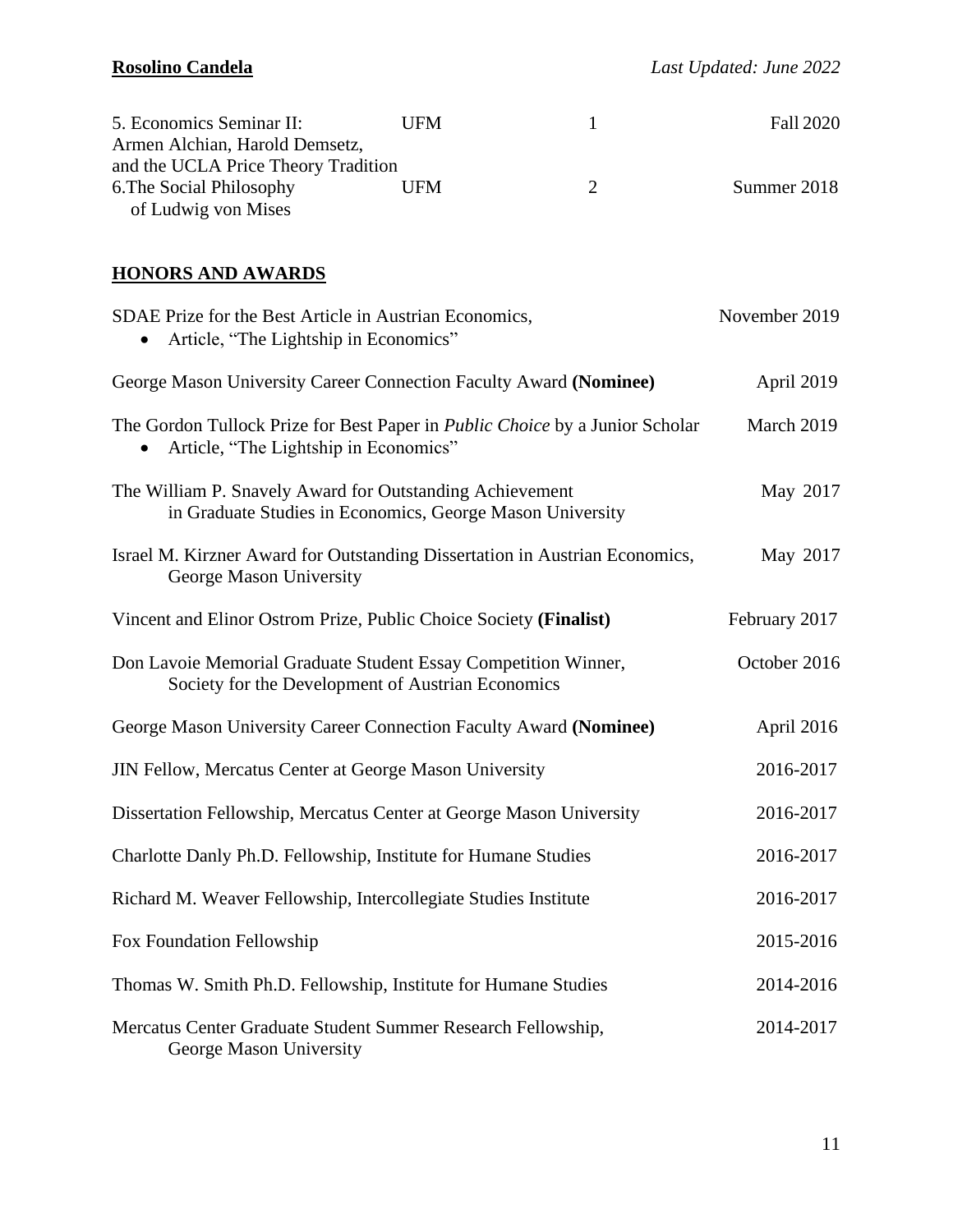| College of Humanities and Social Sciences Fellowship Award,<br>George Mason University | 2014-2017              |
|----------------------------------------------------------------------------------------|------------------------|
| JIN Ph.D. Fellow, Institute for Humane Studies                                         | 2012-2014              |
| Koch Summer Fellowship, Institute for Humane Studies                                   | 2013                   |
| Young Scholar, Association for Private Enterprise Education                            | 2012, 2013, 2015, 2017 |
| Arthur B. Carton Essay Competition Award Winner, St. John's University                 | 2006                   |
| GAAP Program Summer Research Grant, St. John's University                              | 2006                   |
| Gold Key Award for Academic Excellence in History, St. John's University (Nominee)     | 2006                   |
| Gold Key Award for Academic Excellence in Philosophy, St. John's University (Nominee)  | 2006                   |

# **INVITED ACADEMIC PRESENTATIONS & EVENTS**

| <b>University of Bucharest (ICUB)</b><br>Lecture Title, "Imperfect Markets: Theory and Policy Implications from an Alternative<br>Neoclassical Perspective"                                                                                           | Bucharest, Romania | May 2022      |
|-------------------------------------------------------------------------------------------------------------------------------------------------------------------------------------------------------------------------------------------------------|--------------------|---------------|
| <b>Dartmouth College</b><br><b>Adam Smith Society</b><br>Lecture Title, "Are Markets Imperfect? Of Course, But That's The Point!"                                                                                                                     | Hanover, NH        | May 2022      |
| <b>Ball State University</b><br>Institute for the Study of Political Economy: A Research Agenda for Austrian Economics<br>Presented Paper, "An Austrian Theory About the Theory of 'Public Goods': What is Left<br>(and Right)?"                      | (Virtual)          | March 2021    |
| <b>Universidad Francisco Marroquín</b><br><b>UFM Public Choice Club</b><br>Lecture Title, "Lightships: Rent Seeking and Interventionism"                                                                                                              | (Virtual)          | October 2020  |
| <b>American Economic Association (AEA) &amp;</b><br><b>Allied Social Science Associations (ASSA)</b><br>Presented Paper, "The Role of Preferences and Motivations in the Economic Approach to<br>Human Behavior: Becker, Buchanan, and the Austrians" | San Diego, CA      | January 2020  |
| <b>Southern Economic Association</b><br>89 <sup>th</sup> Annual Meetings<br>Panelist, "A Discussion of Escaping Paternalism: Rationality, Behavioral Economics, and<br>Public Policy"                                                                 | Ft. Lauderdale, FL | November 2019 |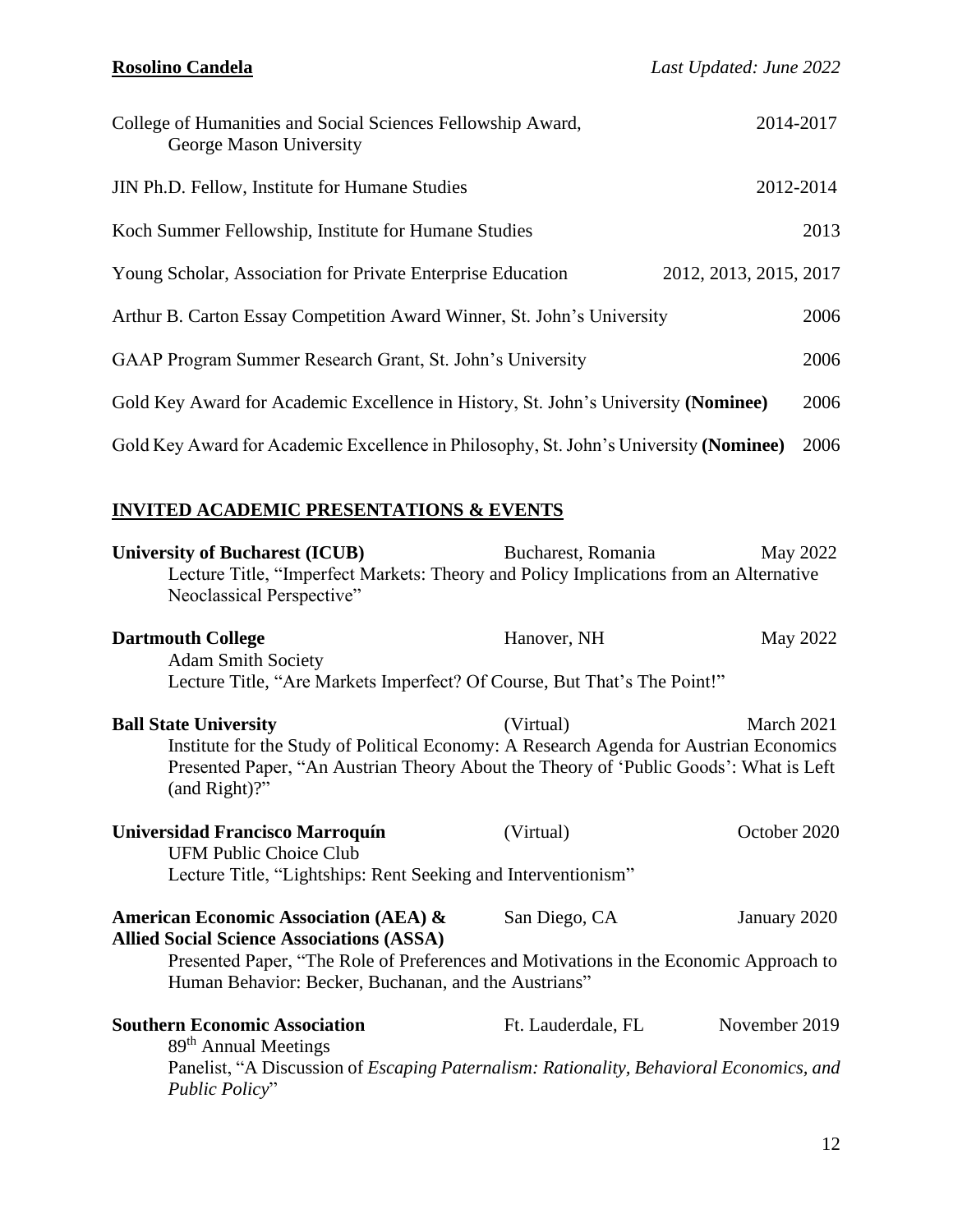| <b>Walter Eucken Institut</b><br>A True Humane Liberalism: Deidre N. McCloskey's Humanistic Economics as the Basis                                                                                                                                          | Freiburg, Germany November 2019 |                |
|-------------------------------------------------------------------------------------------------------------------------------------------------------------------------------------------------------------------------------------------------------------|---------------------------------|----------------|
| for a Political Economy of Free People                                                                                                                                                                                                                      |                                 |                |
| Presented Paper, "The Applied Theory of the Bourgeois Era: A Price-Theoretic Perspective"                                                                                                                                                                   |                                 |                |
| <b>Middle Tennessee State University</b><br>Dr. James M. Buchanan Centennial Birthday Academic Conference                                                                                                                                                   | Murfreesboro, TN                | October 2019   |
| Presented Paper, "Where Chicago Meets London: James Buchanan, Virginia Political<br>Economy, and Cost Theory"                                                                                                                                               |                                 |                |
| <b>Templeton Foundation Moral Markets Project</b> Nijmegen, Netherlands<br>Market economies: Worldviews and Practices, Book Manuscript Workshop                                                                                                             |                                 | May 2019       |
| <b>American Institute for Economic Research</b><br>Inequality in the Twenty First Century, Book Manuscript Workshop                                                                                                                                         | Great Barrington, MA            | April 2019     |
| <b>North Carolina State University</b><br><b>Austrian Economics Forum</b>                                                                                                                                                                                   | Raleigh, NC                     | February 2019  |
| Lecture Title, "The Socialist Calculation Debate: Theory, History, and Implications"                                                                                                                                                                        |                                 |                |
| <b>St. John's University</b>                                                                                                                                                                                                                                | Queens, NY                      | February 2019  |
| Department of Economics and Finance<br>Lecture Title, "The Lighthouse as a Public Good"                                                                                                                                                                     |                                 |                |
| <b>Texas Tech University</b><br>Graduate Workshop in Applied Price Theory<br>Discussion Leader, "UCLA Price Theory"                                                                                                                                         | Lubbock, TX                     | January 2019   |
| <b>Wirth Institute for</b>                                                                                                                                                                                                                                  | Edmonton, Canada                | October 2018   |
| <b>Austrian and Central European Studies</b><br>7 <sup>th</sup> Biennial Wirth Institute Workshop on Austrian Economics<br>Presented Paper, "The Austrian School of Economics: A View from London"                                                          |                                 |                |
| <b>Texas Tech University</b>                                                                                                                                                                                                                                | Lubbock, Texas                  | September 2018 |
| <b>Free Market Institute</b><br>Presented Paper, "The Political Economy of Italian Unification: Insecurity of Property<br>of Rights and the Role of Land Reform"                                                                                            |                                 |                |
| <b>New York University</b>                                                                                                                                                                                                                                  | New York, NY                    | January 2018   |
| Colloquium on Market Institutions & Economic Processes<br>Presented Paper, "The Lightship in Economics?"                                                                                                                                                    |                                 |                |
| <b>Mont Pelerin Society</b><br>"The Populist Threats to the Free Society and the Reconstruction of the Liberal Project"<br>Presented Paper, "The Political Economy of Italian Unification: Insecurity of Property<br>of Rights and the Role of Land Reform" | Stockholm, Sweden               | November 2017  |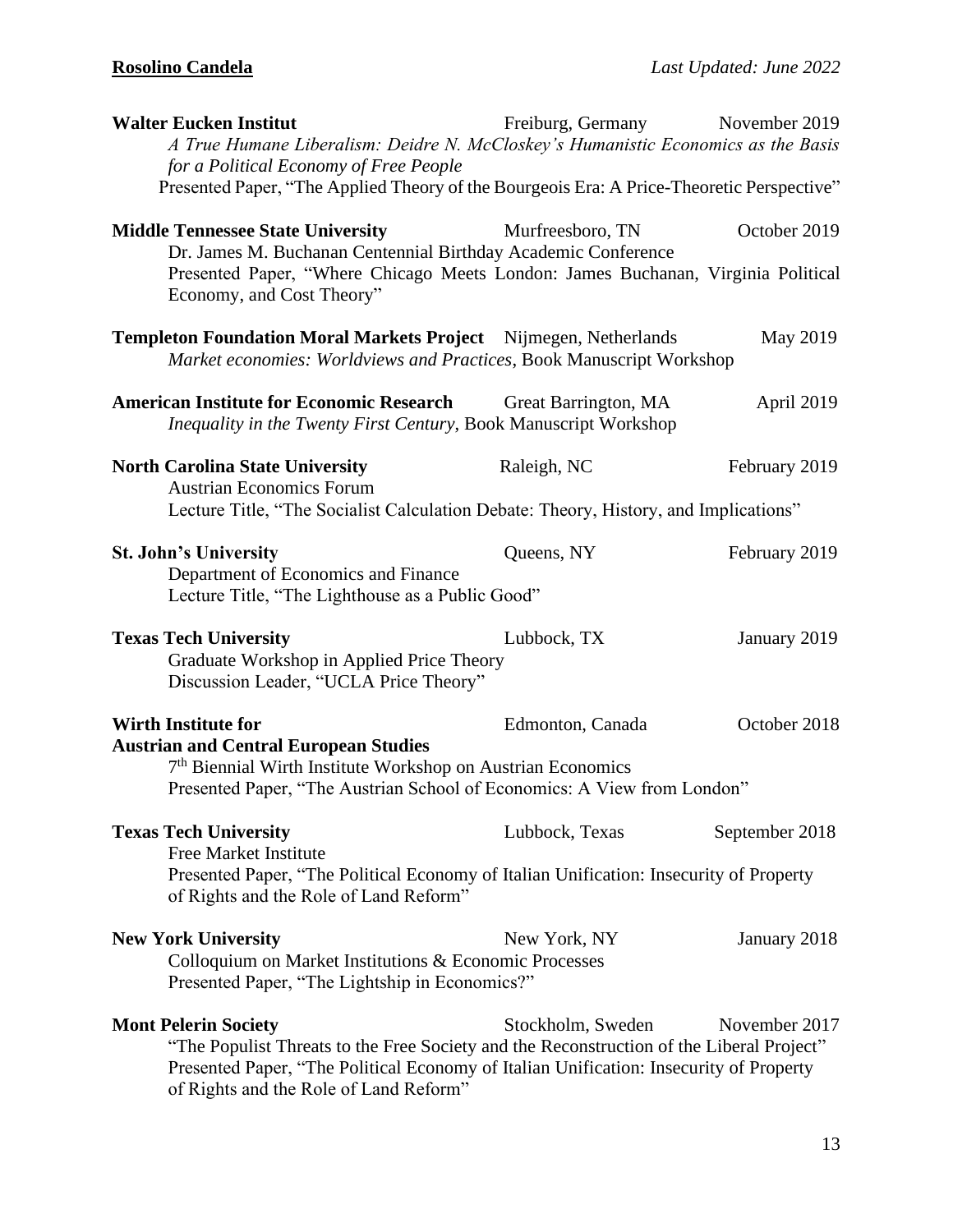| <b>American Institute for Economic Research</b><br>Sound Money, Free Banking, and Private Governance Conference<br>Presented Paper, "Lightships and the Political Economy of Lighthouses"                                                  | Great Barrington, MA | August 2017    |
|--------------------------------------------------------------------------------------------------------------------------------------------------------------------------------------------------------------------------------------------|----------------------|----------------|
| <b>Wirth Institute for</b><br><b>Austrian and Central European Studies</b><br>6 <sup>th</sup> Biennial Wirth Institute Workshop on Austrian Economics<br>Presented Paper, "Austrian Economics, Entrepreneurship, and Perfectionist Ethics" | Montreal, Canada     | March 2017     |
| <b>Loyola University</b><br>Loyola Economics Club<br>Presented Paper, "The Political Economy of Italian Unification: Insecurity of Property<br>of Rights and the Role of Land Reform"                                                      | New Orleans, LA      | September 2016 |
| <b>New York University</b><br>Colloquium on Market Institutions & Economic Processes<br>Presented Paper, "Price Theory as Prophylactic against Popular Fallacies"                                                                          | New York, NY         | February 2016  |
| <b>OTHER ACADEMIC PRESENTATIONS</b>                                                                                                                                                                                                        |                      |                |
| <b>Association for Private Enterprise Education</b><br>$46th$ Annual Meeting                                                                                                                                                               | Las Vegas, NV        | April 2022     |
| <b>Southern Economic Association (Virtual)</b><br>90 <sup>th</sup> Annual Meeting                                                                                                                                                          | New Orleans, LA      | November 2020  |
| <b>Association for Private Enterprise Education</b><br>44 <sup>th</sup> Annual Meeting                                                                                                                                                     | Nassau, Bahamas      | April 2019     |
| <b>Public Choice Society</b><br>56 <sup>th</sup> Annual Meeting                                                                                                                                                                            | Louisville, KY       | March 2019     |
| <b>Southern Economic Association</b><br>88 <sup>th</sup> Annual Meeting                                                                                                                                                                    | Washington, DC       | November 2018  |
| <b>Association for Private Enterprise Education</b><br>43 <sup>rd</sup> Annual Meeting, <i>Young Scholar</i>                                                                                                                               | Las Vegas, NV        | April 2018     |
| <b>Southern Economic Association</b><br>87 <sup>th</sup> Annual Meeting                                                                                                                                                                    | Tampa, FL            | November 2017  |
| <b>Association for Private Enterprise Education</b><br>42 <sup>nd</sup> Annual Meeting, Young Scholar                                                                                                                                      | Mahui, HI            | April 2017     |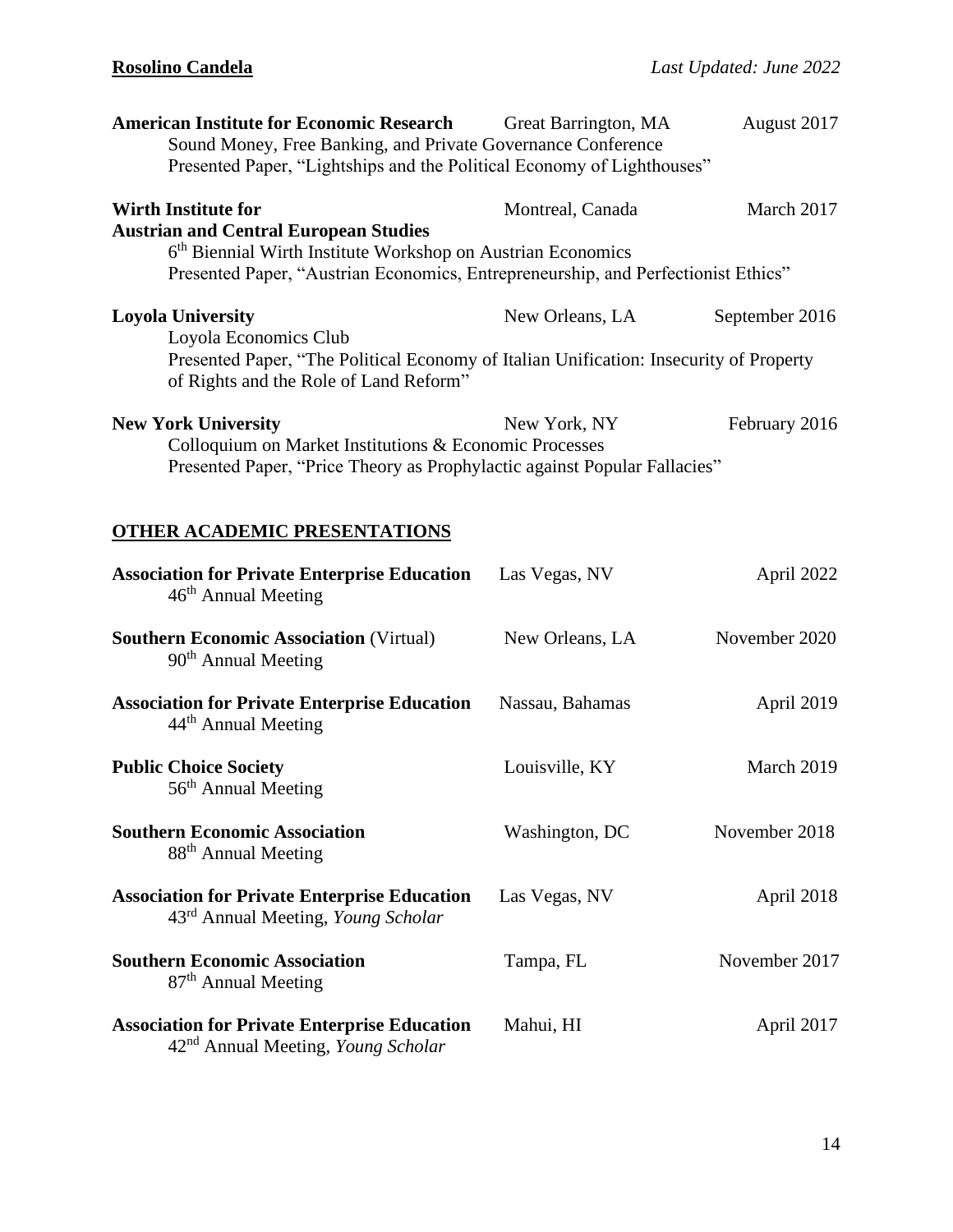| <b>Public Choice Society</b><br>54 <sup>th</sup> Annual Meeting                                              | New Orleans, LA  | March 2017    |
|--------------------------------------------------------------------------------------------------------------|------------------|---------------|
| <b>Southern Economic Association</b><br>86 <sup>th</sup> Annual Meeting                                      | Washington, D.C. | November 2016 |
| <b>Association for Private Enterprise Education</b><br>$41st$ Annual Meeting                                 | Las Vegas, NV    | April 2016    |
| <b>Southern Economic Association</b><br>85 <sup>th</sup> Annual Meeting                                      | New Orleans, LA  | November 2015 |
| <b>Association for Private Enterprise Education</b><br>40 <sup>th</sup> Annual Meeting, Young Scholar        | Cancun, Mexico   | April 2015    |
| <b>Southern Economic Association</b><br>84 <sup>th</sup> Annual Meeting                                      | Atlanta, GA      | November 2014 |
| <b>Association for Private Enterprise Education</b><br>39 <sup>th</sup> Annual Meeting                       | Las Vegas, NV    | April 2014    |
| <b>Public Choice Society</b><br>2014 Annual Meeting                                                          | Charleston, SC   | February 2014 |
| <b>Southern Economic Association</b><br>83 <sup>rd</sup> Annual Meeting                                      | Tampa Bay, FL    | November 2013 |
| <b>Association for Private Enterprise Education</b><br>38 <sup>th</sup> Annual Meeting, <i>Young Scholar</i> | Mahui, HI        | April 2013    |
| <b>Grove City College</b><br><b>Austrian Student Scholars Conference</b>                                     | Grove City, PA   | February 2013 |
| <b>Institute for Humane Studies</b><br>Humane Studies Fellow Research Colloquium                             | Fairfax, VA      | November 2012 |
| <b>Association for Private Enterprise Education</b><br>37 <sup>th</sup> Annual Meeting, Young Scholar        | Las Vegas, NV    | April 2012    |

# **PROFESSIONAL DEVELOPMENT**

| <b>Institute for Humane Studies</b> | (Virtual)                                                   | February 2022 |
|-------------------------------------|-------------------------------------------------------------|---------------|
|                                     | Paper Workshop on Modern Computing and Economic Calculation |               |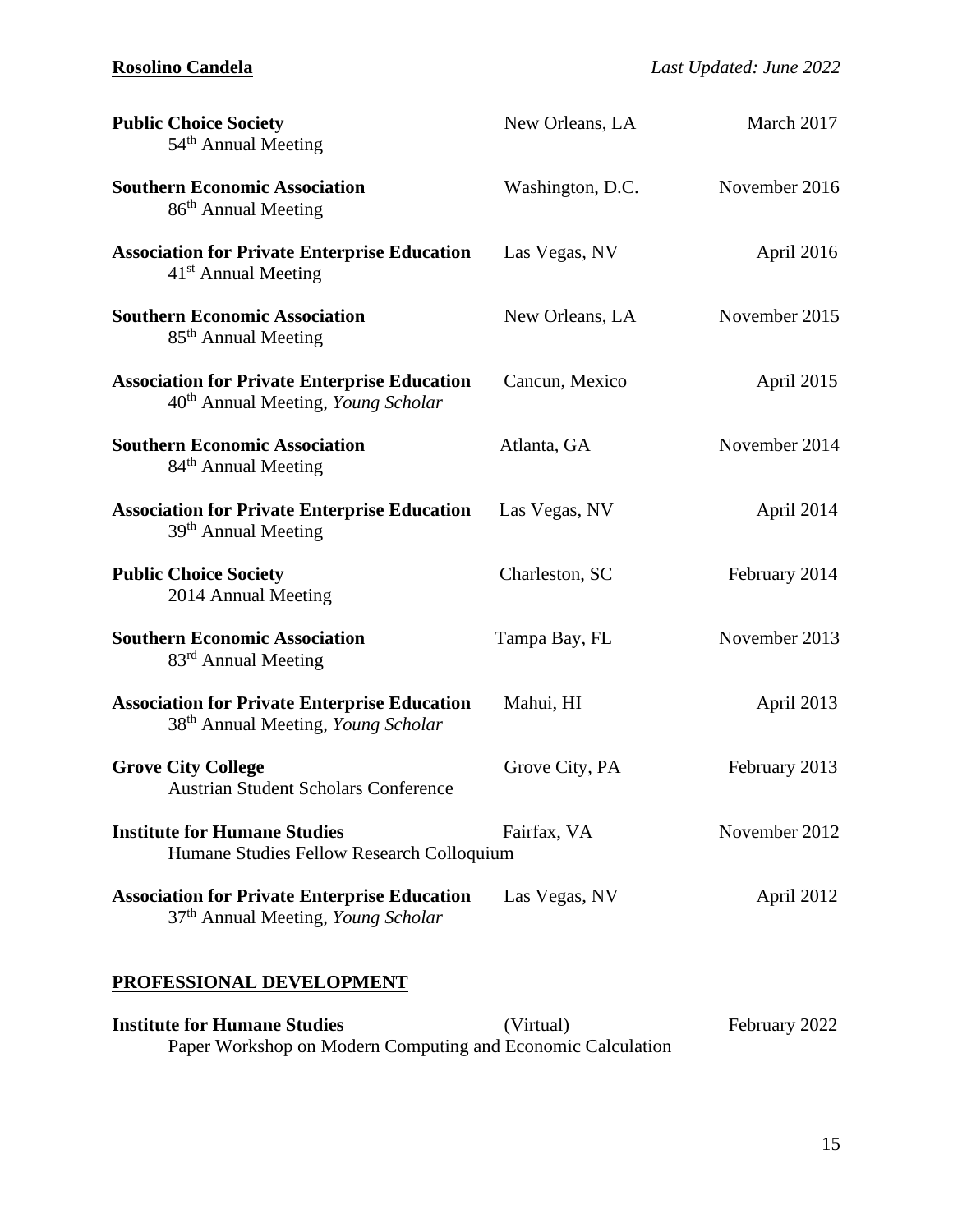| <b>Liberty Fund</b><br>"Socialism at 100 Years"                                                                                                                                                                                                   | (Virtual)   | February 2022    |  |
|---------------------------------------------------------------------------------------------------------------------------------------------------------------------------------------------------------------------------------------------------|-------------|------------------|--|
| <b>Institute for Economic Inquiry</b><br><b>Creighton University</b><br>"Liberalism and the Rhetorical Turn in Economics—Humanomics"                                                                                                              | Omaha, NE   | November 2021    |  |
| <b>Liberty Fund</b><br>"Liberty, Growth, and Justice"                                                                                                                                                                                             | Tucson, AZ  | January 2020     |  |
| Centre for the Study of Governance and Society (CSGS)<br>King's College, London<br>"Colloquium on Hayek and Self-Governance"                                                                                                                      |             | June 2019        |  |
| <b>Intercollegiate Studies Institute/Liberty Fund</b> Providence, RI<br>"Teaching the U.S. Constitution as Part of Liberal Education"                                                                                                             |             | November 2018    |  |
| <b>Liberty Fund</b><br>"Free Will, Moral Responsibility, and Causality"                                                                                                                                                                           | Denver, CO  | <b>June 2018</b> |  |
| <b>Mercatus Center</b><br>"The Cultural Causes and Consequences of Liberty"                                                                                                                                                                       | Fairfax, VA | November 2017    |  |
| <b>Mercatus Center</b><br>"Applied Research in the PPE Framework I"                                                                                                                                                                               | Fairfax, VA | <b>July 2017</b> |  |
| <b>Intercollegiate Studies Institute/Liberty Fund</b><br>"Liberty and Liberal Education"                                                                                                                                                          | Mecosta, MI | April 2017       |  |
| <b>Liberty Fund</b><br>"Revisiting the Intellectual Contributions of Gary Becker"                                                                                                                                                                 | Chicago, IL | April 2017       |  |
| Istituto di Studi Economici e per l'Occupazione Iseo (Brescia), Italy<br>June 2016<br>(Institute of Economic Studies and Employment)<br><b>I.S.E.O SUMMER SCHOOL</b><br>"Looking Forward: New Challenges and Opportunities for the World Economy" |             |                  |  |
| <b>Mercatus Center</b><br>Career Development Workshop, May 23-24<br>Teaching Skills & Time Management Workshop, May 25<br>Qualitative Research Methods Workshop, May 26                                                                           | Fairfax, VA | May 2016         |  |
| <b>Liberty Fund</b><br>"Grotius on Natural Law, Commerce, Property, Political Authority, and War"                                                                                                                                                 | Tuscon, AZ  | January 2016     |  |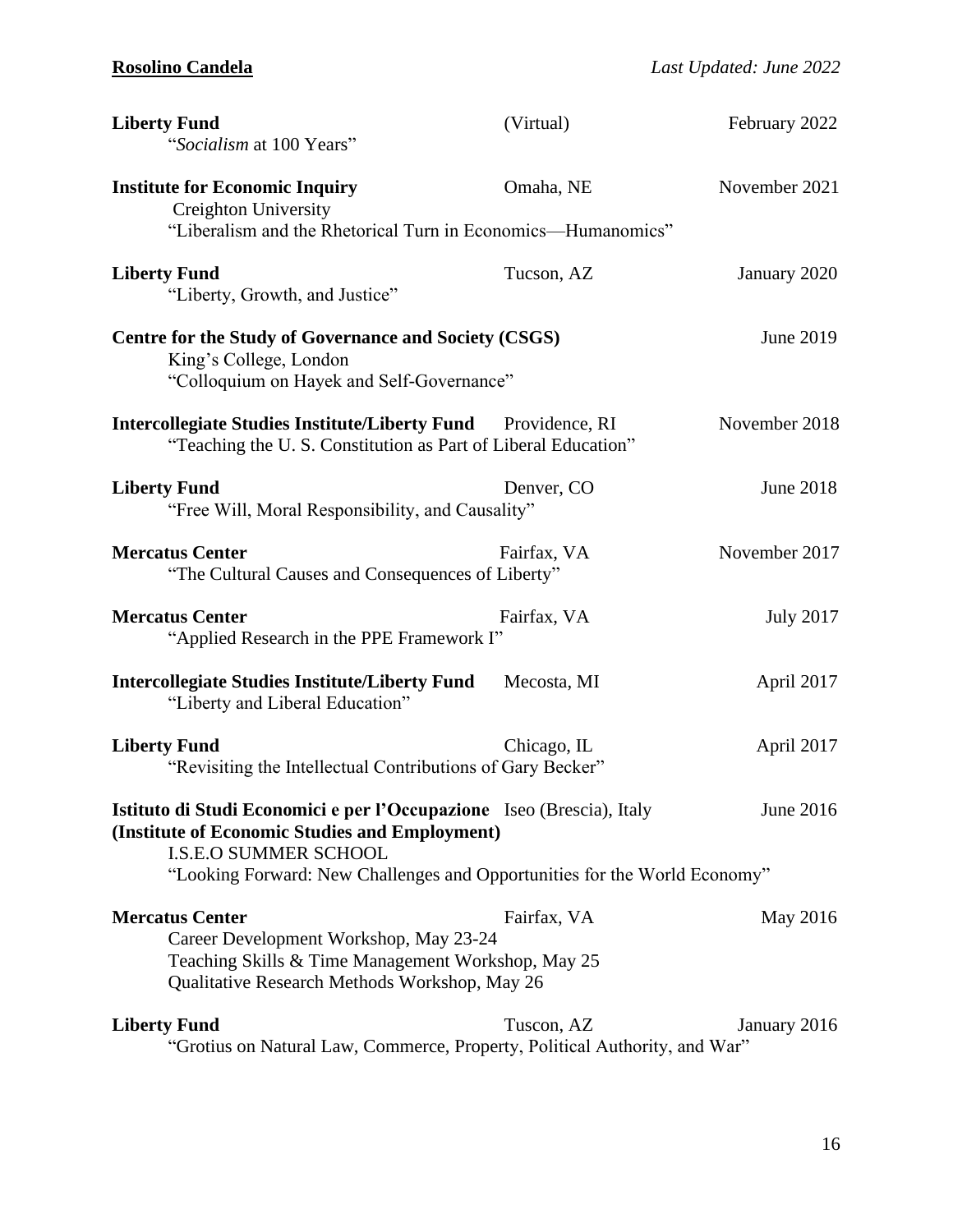| <b>Institute for Humane Studies/Liberty Fund</b><br>"The Austrian School of Economics"                           | Arlington, VA   | March 2015     |
|------------------------------------------------------------------------------------------------------------------|-----------------|----------------|
| <b>Mercatus Center/Liberty Fund</b><br>"British Sources of American Constitutionalism"                           | Arlington, VA   | January 2015   |
| <b>Indiana University</b><br>Workshop on the Ostrom Workshop (WOW5)                                              | Bloomington, IN | June 2014      |
| <b>Charles Koch Foundation</b><br>Public Policy and Economic Freedom Workshop                                    | Arlington, VA   | May 2014       |
| <b>Mercatus Center</b><br>Applied Research in the PPE Framework I                                                | Fairfax, VA     | January 2014   |
| <b>George Mason University</b><br>Manuscript Seminar: Private Governance: Mechanisms of Privately Produced Order | Fairfax, VA     | September 2013 |
| <b>Institute for Humane Studies</b><br>Hayek's Social & Political Though Seminar                                 | Arlington, VA   | March 2013     |
| <b>Liberty Fund/ Charles Koch Institute</b><br>Measuring Freedom Colloquium                                      | Arlington, VA   | October 2012   |
| <b>Center for the Study of Public Choice</b><br><b>Public Choice Outreach Conference</b>                         | Fairfax, VA     | August 2012    |
| <b>Institute for Humane Studies</b><br>Scholarship & A Free Society Seminar                                      | Fairfax, VA     | June 2012      |

### **REFEREE AND REVIEWER**

*Advances in Austrian Economics*; *American Political Science Review*; *Asia-Pacific Journal of Regional Science*; *Constitutional Political Economy*; *Cosmos + Taxis: Studies in Emergent Order and Organization; Erasmus Journal for Philosophy and Economics*; *European Journal of Law and Economics*; *Homo Oeconomicus*; *International Journal of the Commons*; *Journal of Economic Behavior & Organization*; *Journal of Economic Methodology; Journal of Entrepreneurship and Public Policy*; *Journal of Institutional Economics*; *Journal of Private Enterprise*; *Journal of Public Finance and Public Choice*; *Oeconomia – History/Methodology/Philosophy*; *Public Choice*; *Research in the History of Economic Thought and Methodology*; *Southern Economic Journal*; *The Independent Review: A Journal of Political Economy*; *The Quarterly Journal of Austrian Economics*; *The Review of Austrian Economics*; *The Scandinavian Journal of Economics*